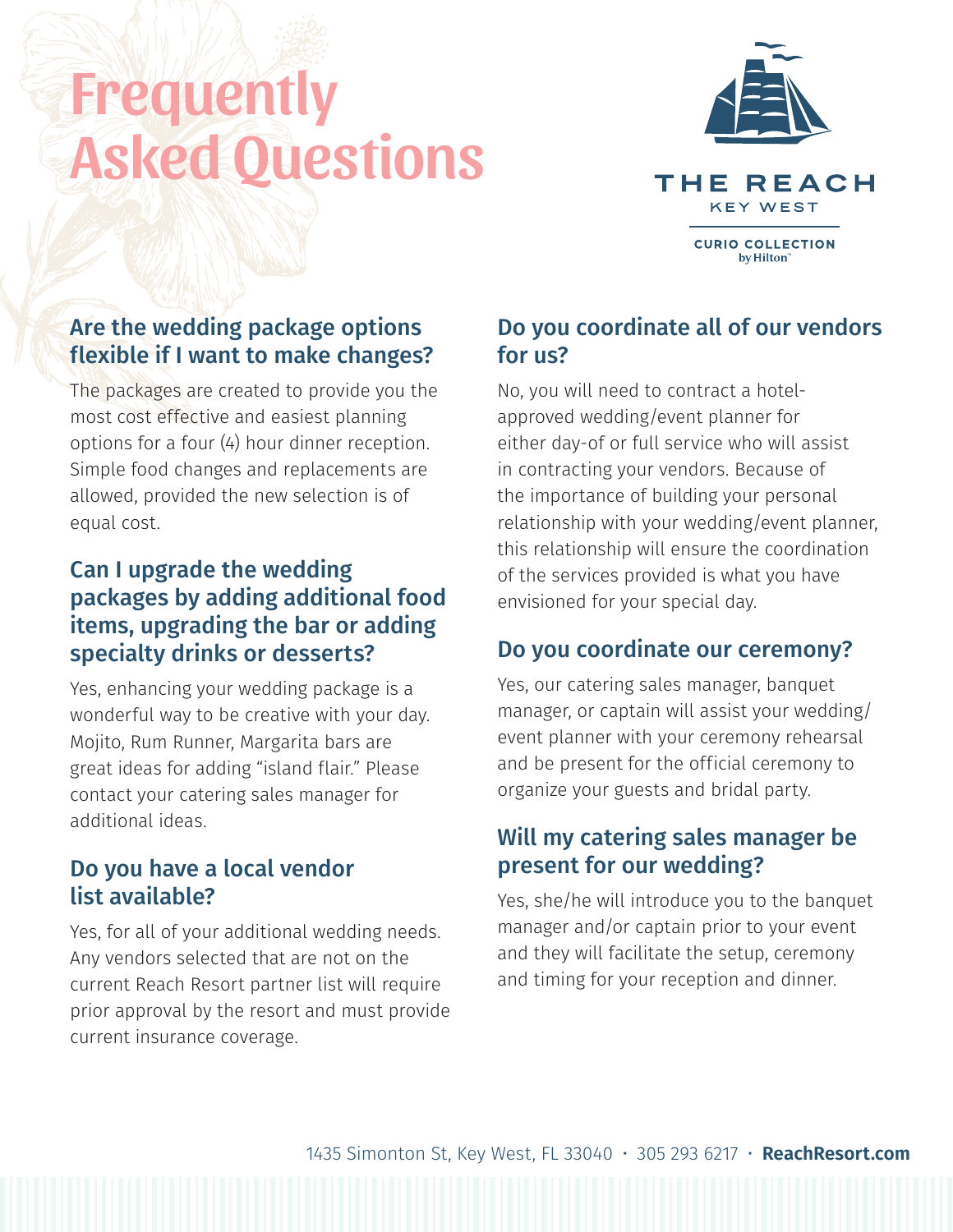## What is required to ensure we reserve our event at your resort?

A signed contract guaranteeing date, space, time, and food and beverage minimum, plus a non-refundable deposit. Once received, you can begin planning your special day!

## If I book my wedding and reception outside, is there an indoor backup space in case of inclement weather?

Yes, all of our events are reserved with indoor backup. This is an important question for all of the locations you are exploring as possible wedding sites; a last-minute rain shower can really "dampen" your affair!

#### What time can I have my ceremony and reception?

We can plan your event for any time of the day based on availability. Your event must end by 11:00pm due to the Key West city noise ordinance.

#### Can I extend my wedding past four (4) hours?

Yes; however, all events must end at 11:00pm due to the Key West city noise ordinance. If the event is extended beyond the four (4) hours, there will be an additional charge of \$500 per hour. This is in addition to charges for bar extension.

# Are there multiple events/weddings scheduled on property for any given date?

Yes, we are able to service multiple events on the hotel property at one time. We do not offer exclusivity.

#### Can we schedule a rehearsal?

Yes, please check with your wedding planner and catering sales manager for availability.

## Can we put a tent over our event if it is held outside?

Yes. We do allow tenting on our beach or Palms Lawn. All tenting arrangements must go through your catering manager and cost will applied to your master account with the resort.

## Do you provide tasting consultations/food tastings?

Yes, with a signed agreement. Arrangements require four (4) weeks' notice. Food tastings can be arranged for up to two (2) people only and will include up to two (2) salads and two (2) entrées only. Hors d'oeuvres are not available. Additional guests may be added for a fee of \$100 per guest based on availability.

# When is the final headcount due?

An estimated headcount will be due thirty (30) days prior to your event date in order for the hotel to appropriately staff and order food items. Final headcount is due five (5) business days prior to your event.

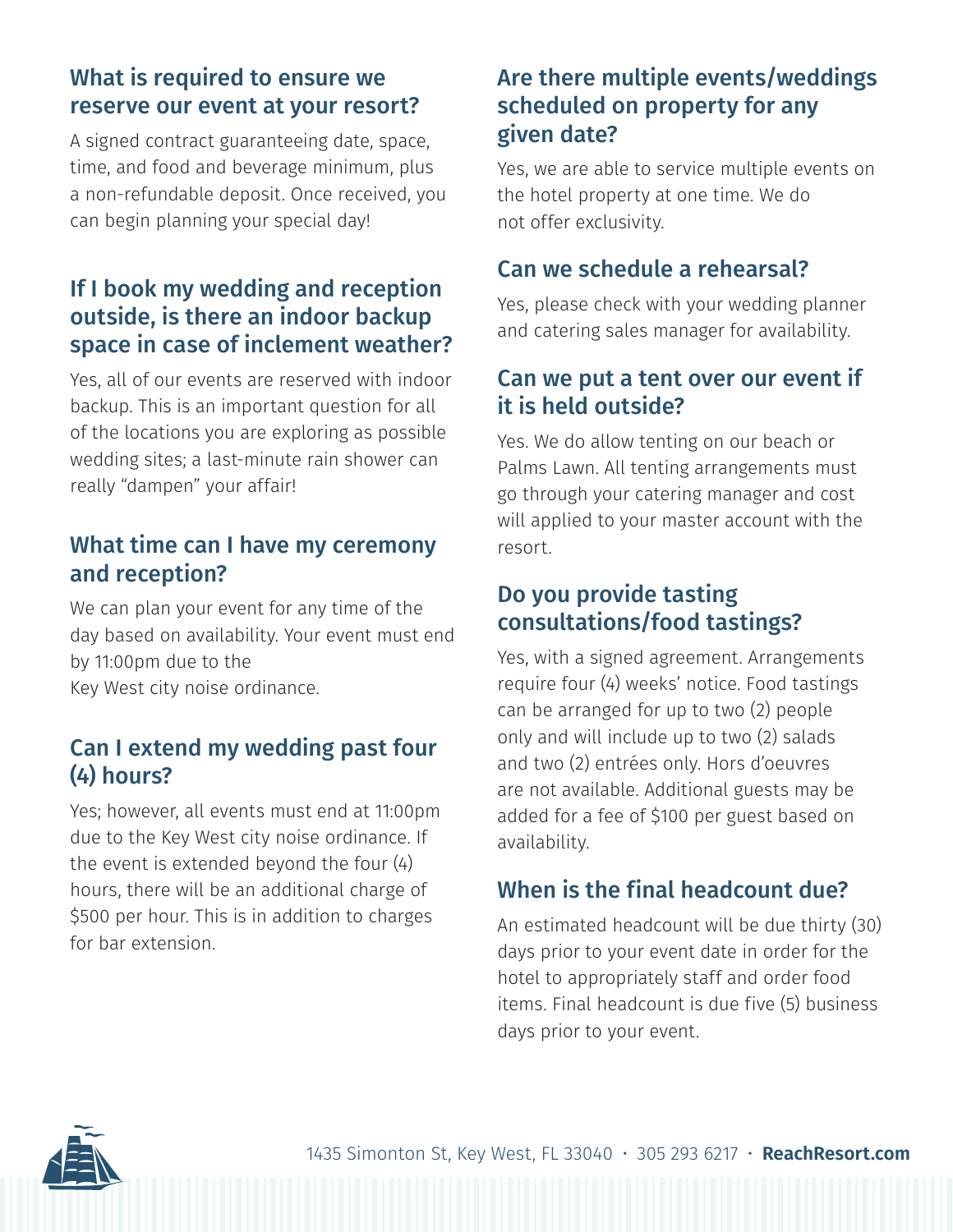# What is the staff-to-guest ratio? Can extra service be provided?

We provide one (1) server per twenty (20) guests if the meal is plated and one (1) server per thirty (30) guests for a buffet-style meal. One (1) bartender is included as part of the wedding package and we recommend one (1) bartender per 75 guests. Extra service can be provided at a cost of \$175 per bartender/ server/chef.

#### Can we offer multiple entrée selections for plated dinners?

Yes, up to 2 choices for the entrée. Higher price of entrée applies. All entrée selections must be designated on individual place cards. Entrée selection is due to your Catering Manager five (5) business days prior to your event.

# Can we distribute our leftover food to our guests?

No, due to insurance liability laws, we are not able to allow distribution of leftover items other than the wedding cake. If distributing the wedding cake, you must provide the container of your choice for your guests to take home the cake.

# Is there a special price for children?

Yes, children's meals are available for those ten (10) years and under at a cost of \$40 per child and \$20 per child for a soda bar. For those eleven (11) and older, the adult menu is offered and the bar is discounted out of the package.

#### Is there a special price for vendor meals?

Yes, they are provided a plated entrée at \$40 per person.

# Can we ship our items directly to the hotel?

Yes, packages can be received up to three (3) days prior to your event. Please address all boxes to your attention c/o your catering sales manager. A \$10 per box fee is charged to your master bill for receiving and storage. Please consult your catering sales manager before shipping any of these items. The hotel highly recommends that you do not ship perishable items or your wedding dress. The hotel will not be held responsible for any items.

#### Can we leave our wedding items after the event to be picked up at another time?

No, you will need to take all items with you or designate someone responsible for the items to be removed from the area the night of the event. The hotel will not be held responsible for any items left in the area by the wedding party.

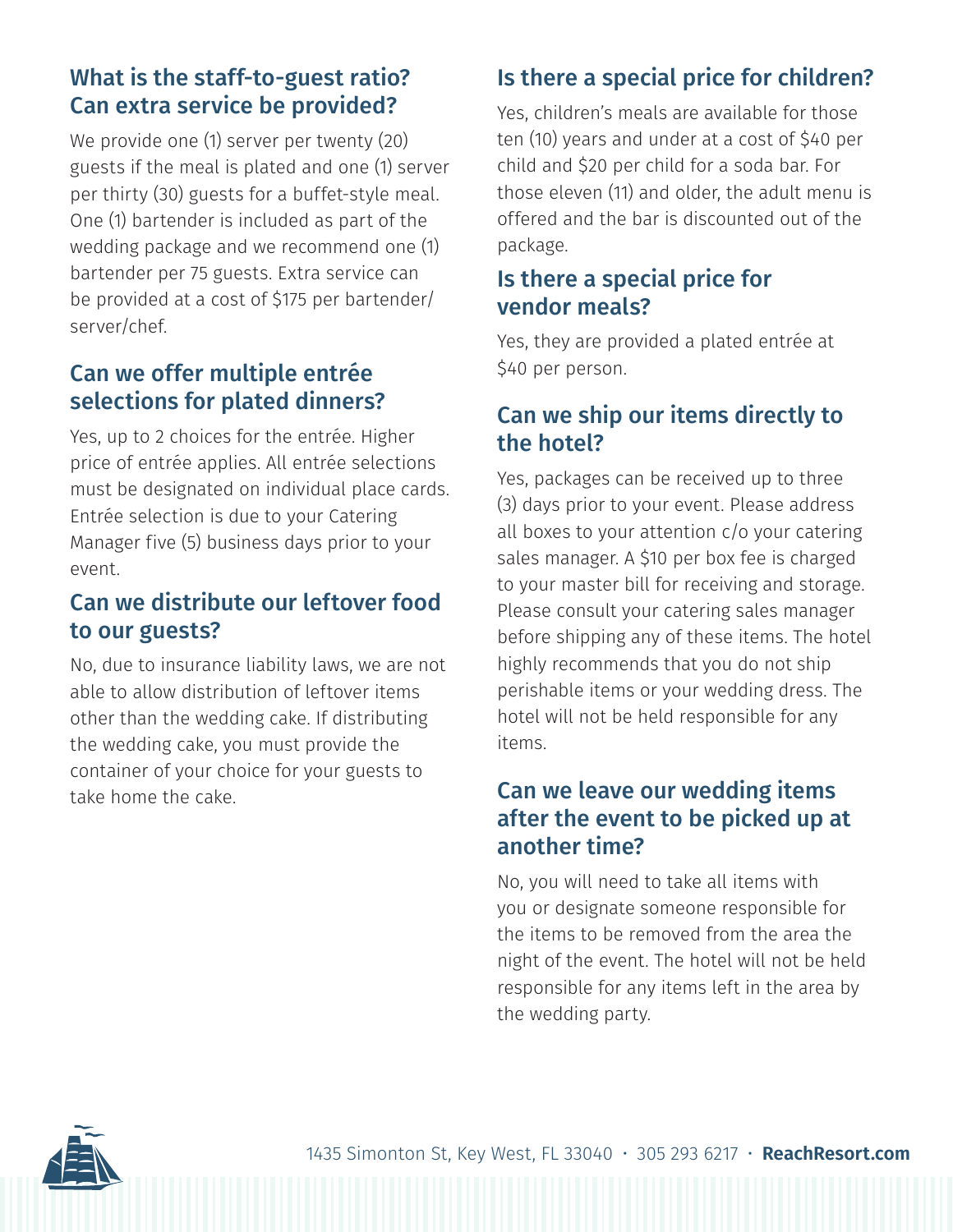# What is your cancellation policy?

Your deposit is non-refundable. After that, you will follow the cancellation policy in your contract based on date of cancellation.

# Is electricity provided to our musicians?

Yes, standard electrical requirements are provided. Please contact your catering sales manager for high-voltage requirements and charges.

# Does the hotel provide outdoor lighting?

If you are having an outdoor reception, please keep in mind that lighting is required if your event extends after sunset. PSAV is our onsite audio-visual company and exclusive provider of all audio-visual services including lighting. They can provide you with pricing.

# Can we use birdseed, rice, or rose petals at our ceremony?

Yes, these items can be used as long as they are natural.

# Can we bring sparklers, wish lanterns, or a drone on property?

No, for safety and environmental reasons we do not allow this type of decor.

# Are special guest room rates available to our guests?

In order to simplify the guest room reservation process, and to eliminate any liability to you as the event coordinator might have to the hotel regarding rooms not reserved, we have created the "wedding/ social rate." Reservations can be made by phone or online. In both cases, they will be offered a 10% discount off the best available rate for the dates they are inquiring about, based on availability.

# Is there a fee for welcome bags to be delivered to our guests?

Yes, \$5 per bag. Bags will not be distributed at the front desk. All amenities will be delivered on the same evening selected by you. Deliveries will begin after 4:30pm and continue throughout the evening. Should there be a "do not disturb" sign on the door, no delivery will take place that evening. A list by registered guest name and confirmation number must be given to your catering sales manager at least seven (7) business days prior to the delivery date. Gift bags/ amenities must be delivered three (3) days prior to the delivery date. If this service is not pre-arranged and the list is not provided, distribution of the amenities will become your responsibility.